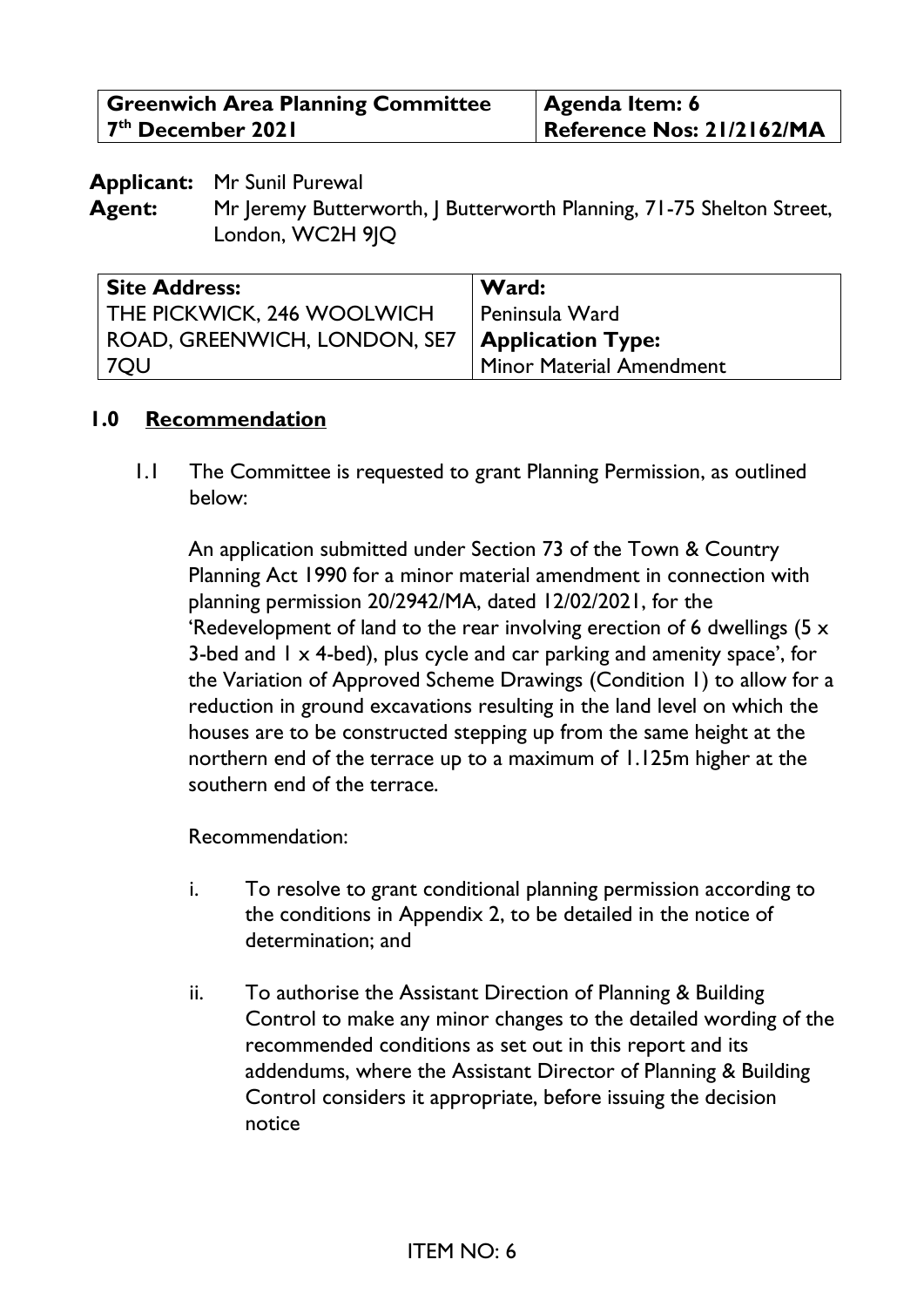## **2.0 Summary**

- 2.1 Planning permission was originally granted under planning reference 18/2959/F on the 31/05/2019, for the following, subject to 25 conditions:
- 2.2 *Demolition of existing ground floor rear extension of public house and redevelopment of land to the rear involving erection of terrace of 6 dwellings (5 x 3 bed and 1 x 4-bed), plus cycle and car parking and amenity space*.
- 2.3 The applicant subsequently submitted a Section 96a application (non-material amendment) in order to amend the description of development so as to remove reference to the demolition of the ground floor rear extension of the public house. Previously the applicant had sought to amend the description of development via an earlier Section 73 application (20/1041/MA), but due to the Finney case, which confirmed that this fell outside of the remit of a Section 73 application, this application was withdrawn.
- 2.4 Planning permission was then granted on the  $12<sup>th</sup>$  February 2021, under application 20/2942/MA to vary Condition 1 (Approved Drawings) in respect of the following:
	- **-** Retention of ground floor rear extension of public house
	- **-** Reduction of car parking spaces from 9 to 4
	- **-** Relocation of some of cycle parking (10 spaces)
	- **-** Relocation of the residential refuse and recycling store
	- **-** Addition of 2 rising bollards
	- **-** Relocation of 1 proposed new tree
- 2.5 Under the approved scheme it was proposed to lower the ground level within the site so that whilst the houses would have a height of 8m, they would have a height of between 8m and 6.7m above natural ground level. Under the current proposal it is proposed to reduce the level of ground excavations resulting in the land level on which the houses are to be constructed stepping up from the same height at the northern end of the terrace up to a maximum of 1.125m higher at the southern end of the terrace.
- 2.6 Detailed below is a summary of the application:

| The Site -       |         |
|------------------|---------|
| Site Area $(m2)$ | $30m^2$ |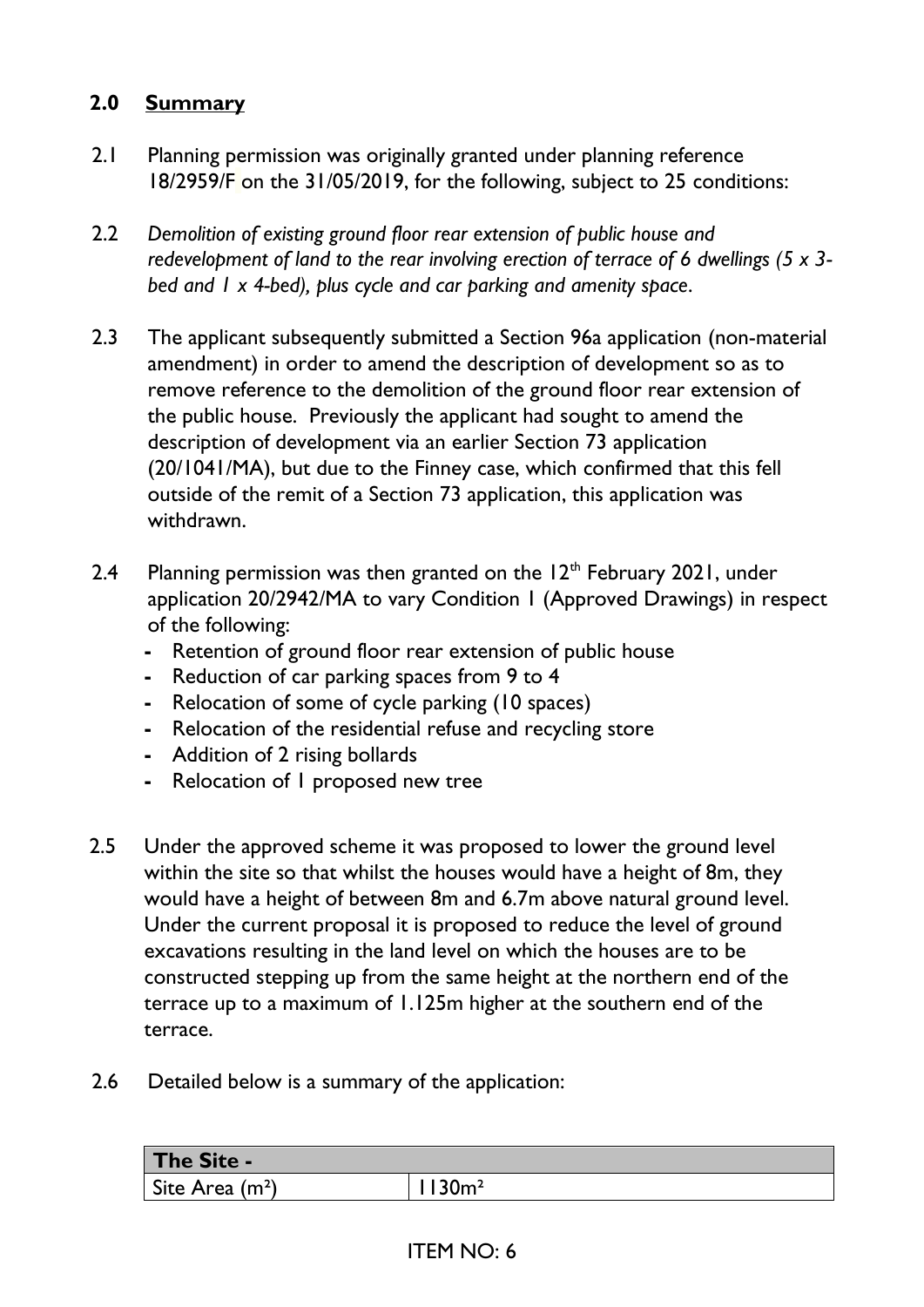| <b>Heritage Assets</b>         | 100m from the Grade 11 Listed former East |
|--------------------------------|-------------------------------------------|
|                                | <b>Greenwich Fire Station.</b>            |
| <b>Tree Preservation Order</b> | N/A                                       |
| <b>Flood Risk Zone</b>         | Zone $3$                                  |

| <b>Proposal</b>                                 |           |
|-------------------------------------------------|-----------|
| <b>Building Height</b>                          | 8m        |
|                                                 |           |
| No. of storeys                                  | 3 storeys |
| $\frac{1}{2}$ Flor area (GEA) (m <sup>2</sup> ) | 595.5 sqm |

| <b>Non-Residential Uses</b> |                                             |
|-----------------------------|---------------------------------------------|
| <b>Existing Use(s)</b>      | Vacant Class A4 (public house) and Class C1 |
|                             | (bed and breakfast)                         |

| <b>Public Consultation</b> |                                                                                            |
|----------------------------|--------------------------------------------------------------------------------------------|
| Number in Support          | 0                                                                                          |
| Number of objections       | 9                                                                                          |
| Main issues raised         | Overlooking/loss of privacy for residents of<br>adjoining properties;                      |
|                            | Height of the proposed building will form an<br>imposing and out of character development; |
|                            | Overshadowing of rear gardens that back<br>onto the site;                                  |
|                            | Inadequate screening                                                                       |
|                            | The loss of habitat of potential protected<br>species;                                     |
|                            | Reduction in car parking                                                                   |
|                            | Impact on local drainage                                                                   |
|                            | Lack of public consultation                                                                |
|                            | Loss of trees;                                                                             |
|                            | Lack of screening;                                                                         |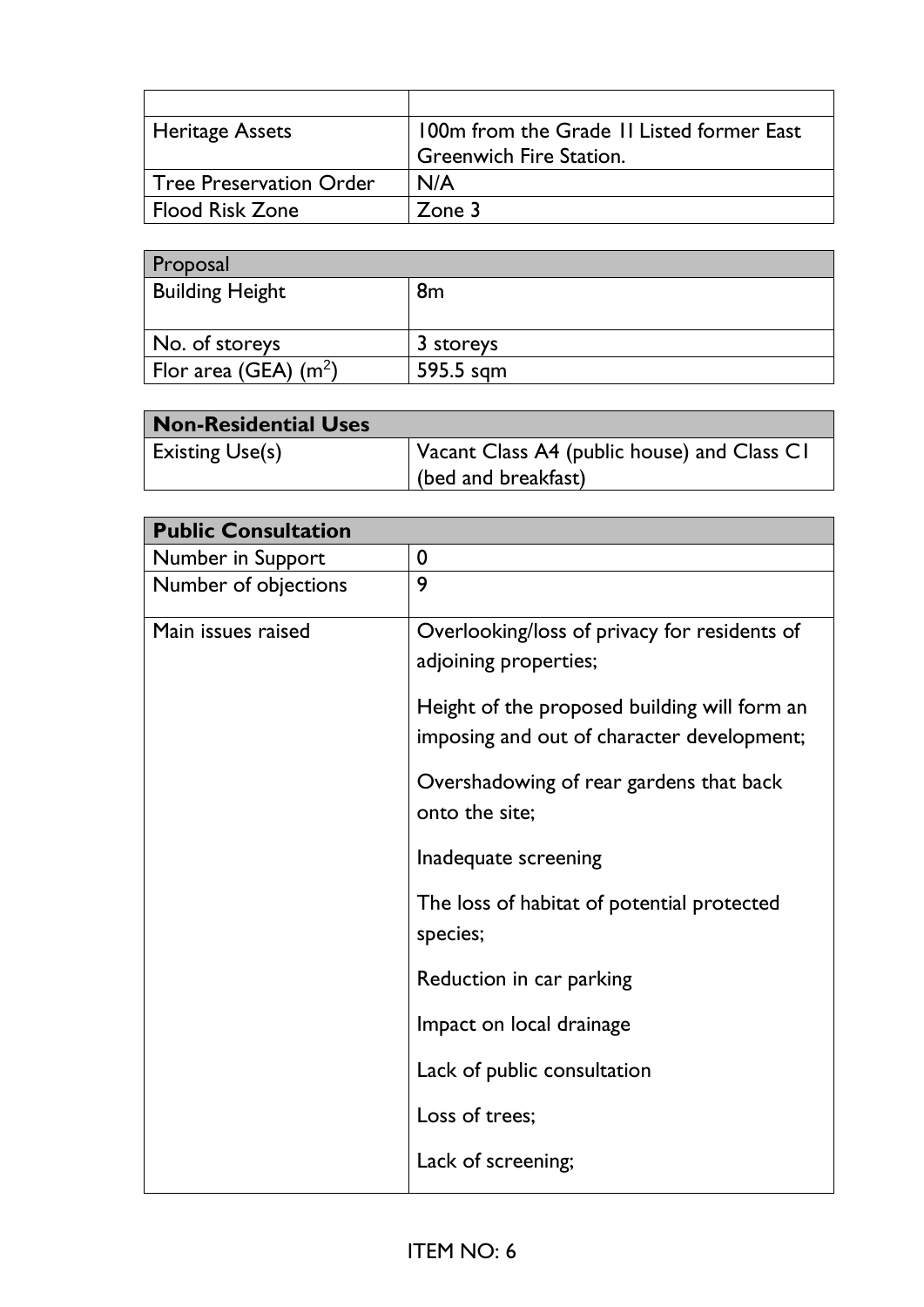| Loss of Parking;       |
|------------------------|
| Noise and Disturbance; |
| Loss of Habitats;      |

2.7 The application is considered acceptable and is recommended for approval, subject to the conditions listed in Appendix 2.

## **3.0 Site and surroundings (in detail)**

- 3.1 The application relates to the existing Pickwick Arms Public House, which is a three-storey building (including mansard roof) with a large ground floor rear extension, and a large garden to the rear. The site is located on the southern side of Woolwich Road, adjacent to a row of two storey terraces dwelling houses on Dupree Road and a 3-storey block of flats on Victoria Way.
- 3.2 The existing building is currently vacant however, it was formerly used as a public house with bedsit accommodation to the rear. The public house dates back to the1830s and was rebuilt in 1862. The existing building makes a positive contribution to Woolwich Road with an attractive wrap around ground floor frontage. The character of the surrounding area is mixed in nature, with the southern side of Woolwich Road predominantly comprising residential dwellings with long linear gardens and the northern side dominated by large retail warehouses. There is also a three-storey block of flats to the east of the site, on Victoria Way. The site is not located within a town centre, but lies just outside the Charlton Riverside Masterplan (northern side of Woolwich Road).
- 3.3 The site is not within a conservation area and there are no listed buildings in the immediate vicinity, however the site is 100m east of the former east Greenwich Fire Station, a grade II listed building.
- 3.4 The site is located approximately 700m from Charlton Railway Station and is within walking distance of 8 bus routes. The site therefore has good access to public transport having a Public Transport Accessibility Level (PTAL) of 4 on a scale of 1 to 6, (where 6 is considered excellent).
- 3.5 The site is located in flood zone 3.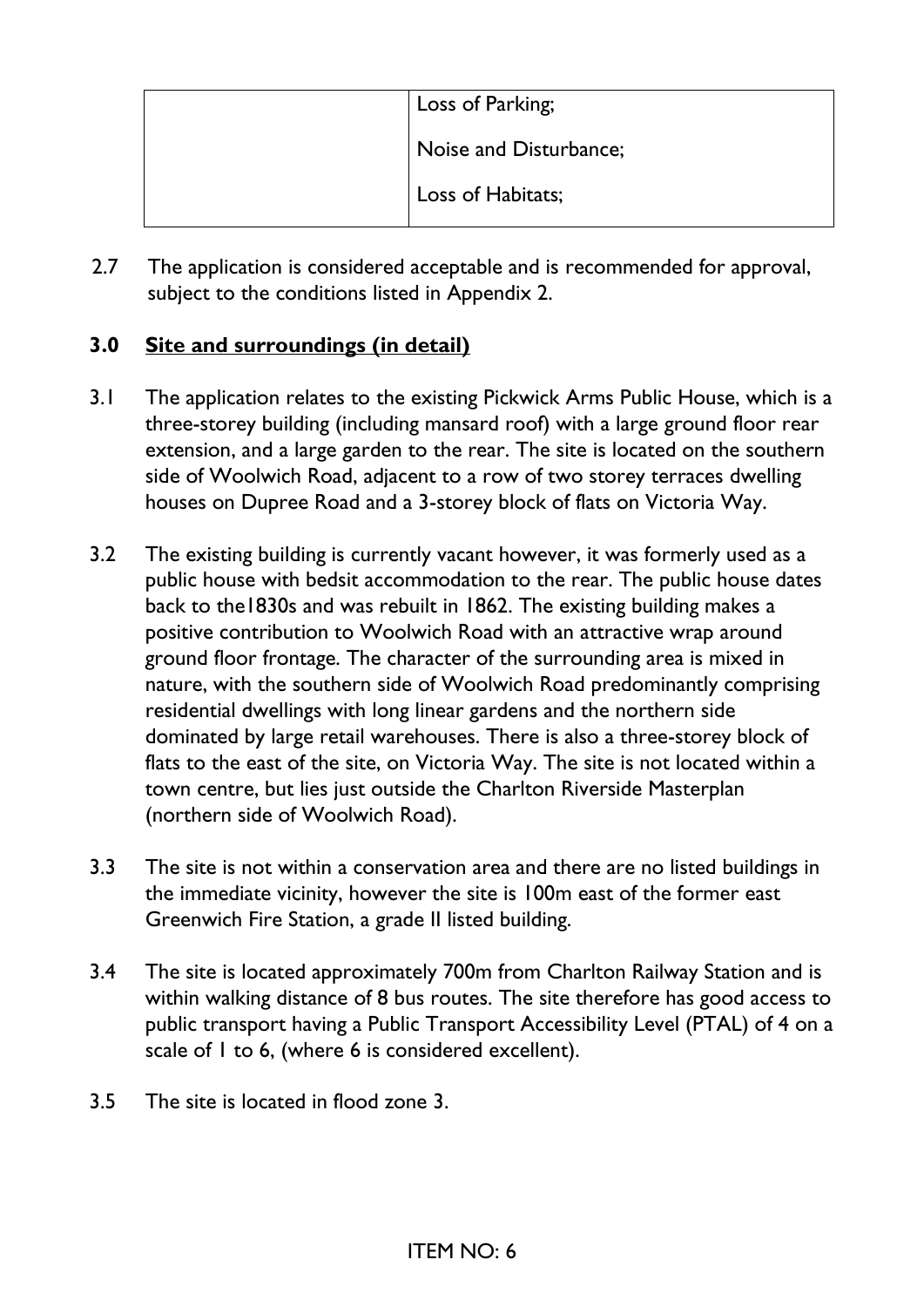

**Figure 1: Site Plan**

# **4.0 Relevant Planning History**

4.1 **20/2942/MA** – An application submitted under Section 73 of the Town & Country Planning Act 1990 for a minor material amendment in connection with the planning permission 18/2959 dated 26/11/2019 for the 'Redevelopment of land to the rear involving erection of 6 dwellings (5 x 3 bed and  $1 \times 4$ -bed), plus cycle and car parking and amenity space' as amended by application 20/2550/NM dated 23/09/2020 to allow: Variation of Condition 1 (Approved Drawings) in respect of:

Retention of ground floor rear extension of public house; Reduction of car parking spaces from 9 to 4; Relocation of some of cycle parking [10 spaces]; Relocation of the residential refuse and recycling store Addition of 2 rising bollards Relocation of 1 proposed new tree

**Approved, 12/02/21**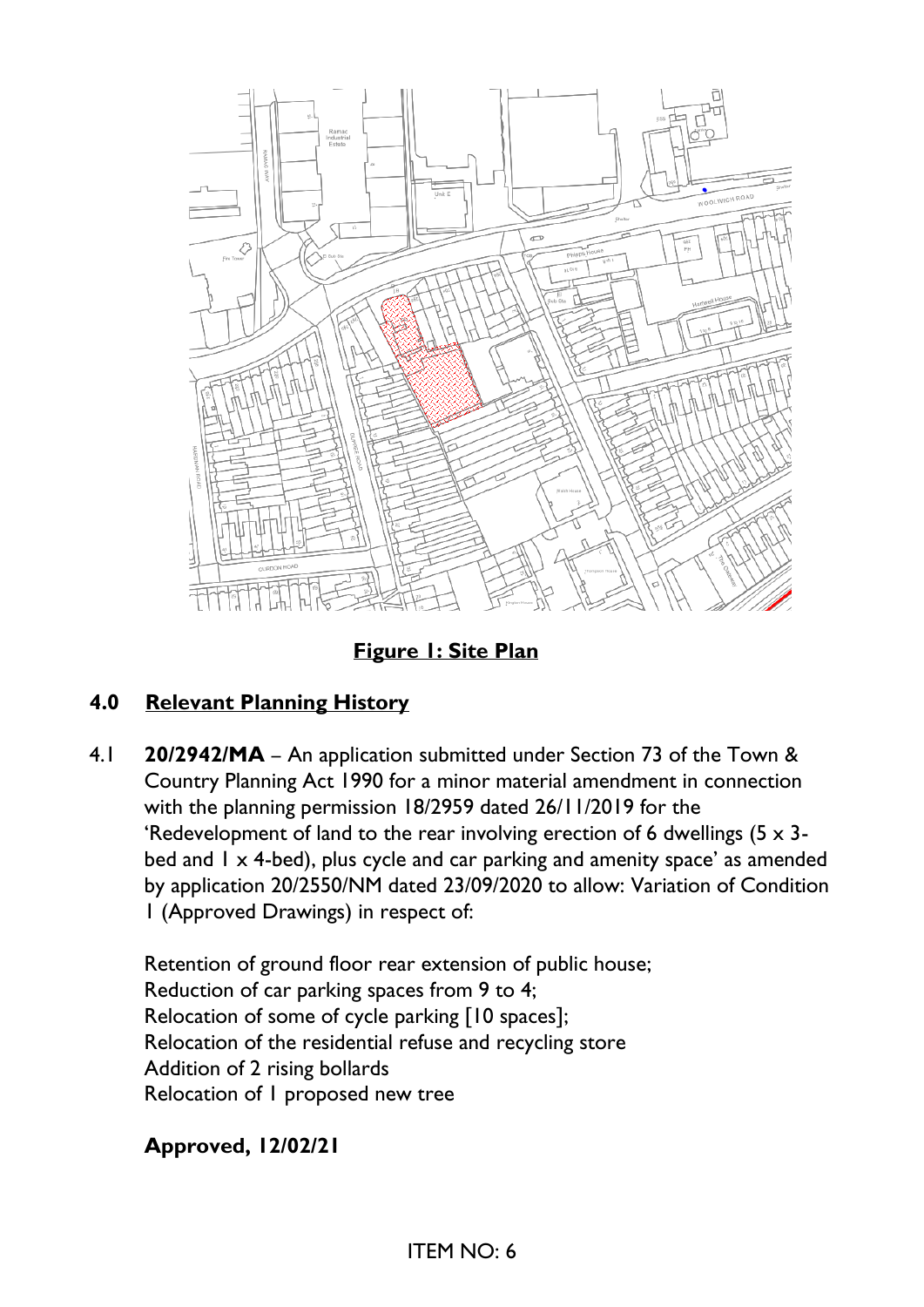- 4.2 **20/2550/NM –** An application submitted under Section 96a of the Town & Country Planning Act 1990 for a non-material amendment in connection with planning permission 18/2959/F, dated 31/05/2019 for the Demolition of existing ground floor rear extension of public house and redevelopment of land to the rear involving erection of terrace of 6 dwellings (5  $\times$  3-bed and 1  $\times$ 4-bed), plus cycle and car parking and amenity space to allow: An amendment to the description of development to read 'Redevelopment of land to the rear involving erection of 6 dwellings (5  $\times$  3-bed and 1  $\times$  4-bed), plus cycle and car parking and amenity space'. **Approved, 23/09/2020**
- 4.3 **20/1041/MA** An application submitted under Section 73 of the Town & Country Planning Act 1990 for a minor material amendment in connection with the planning permission 18/2959/F, dated 31/05/2019 for the demolition of existing ground floor rear extension of public house and redevelopment of land to the rear involving erection of terrace of 6 dwellings (5  $\times$  3-bed and 1  $\times$ 4-bed), plus cycle and car parking and amenity space. **Withdrawn, 23/09/2020**
- 4.4 **20/1040/SD** Submission of details pursuant to the discharge of Condition 03 (Materials and Finishes), Condition 04 (Contamination), Condition 08 & 09 (Demolition and Construction Method Statement), Condition 10 (Construction Logistics Plan), Condition 11 (Cycle Spaces), Condition 12 (Tree Protection Plan), Condition 13 (Sound Attenuation), Condition 16 (Surface Water Drainage) & Condition 17 (Ecological Mitigation Measures) of planning reference 18/2959/F, dated 31/05/2019. **Approved, 7/04/2021**
- 4.5 **20/0167/NM -** An application submitted under Section 96a of the Town & Country Planning Act 1990 for a non-material amendment in connection with the planning permission 18/2959/F, dated 31/05/2019 for the Demolition of existing ground floor rear extension of public house and redevelopment of land to the rear involving erection of terrace of 6 dwellings (5  $\times$  3-bed and 1  $\times$ 4-bed), plus cycle and car parking and amenity space to allow: Variation to Condition 15 (Bat Roost Assessment). **Refused, 26/02/2020**
- **4.6 18/2959/F** Demolition of existing ground floor rear extension of public house and redevelopment of land to the rear involving erection of terrace of 6 dwellings (5  $\times$  3-bed and 1  $\times$  4-bed), plus cycle and car parking and amenity space. **Approved 31/05/2019**

## **5.0 Proposals (in detail)**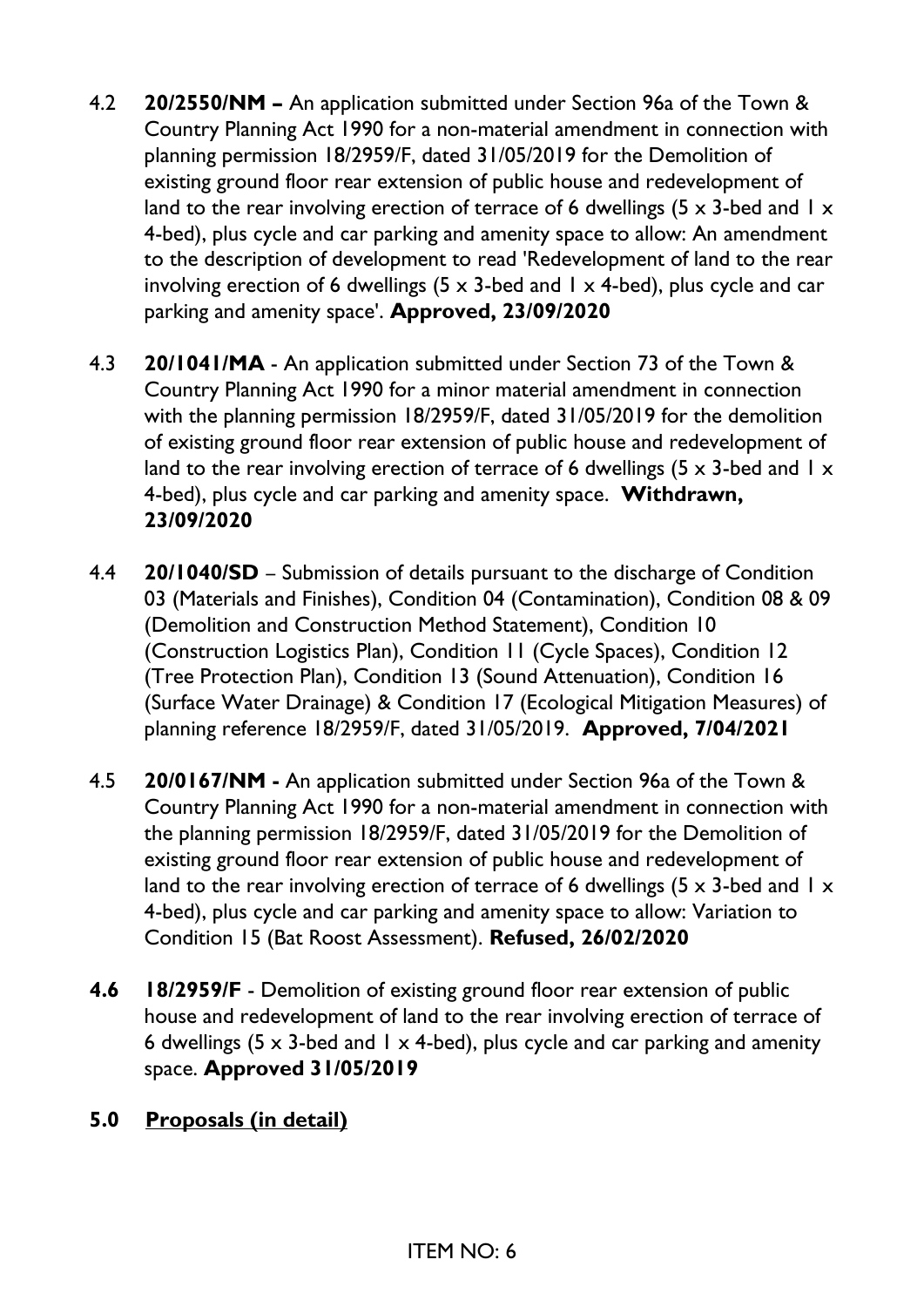- 5.1 The current application seeks to amend the development proposals for the site, which were originally granted under application 18/2959/F and subsequently amended under application 20/2942/MA.
- 5.2 The application site presently rises from Woolwich Road so that the rear of the site is at a higher level. As a result of this the approved scheme involved ground excavation so as to lower the land level across the rear of the site, thereby enabling all the dwellings to be built at the same ground level and have a constant height of 8m across the development.
- 5.3 Under the current proposal the extent of the excavation of the land level would be reduced so that at the southern end of the site, the land level would be 1.25m higher than that originally approved. As a result of this the actual height of the dwellings would remain at 8m, but that they would now have a stepped appearance.

## **6.0 Consultation**

6.1 The application since being submitted in June 2021 has been subject of public consultation, comprising 32 consultation letters to neighbouring properties, local Ward Councillors, the Charlton Society, the Central Charlton Residents Association and the East Greenwich Residents Association.

## **6.2 Statutory Consultees**

6.2.1. A summary of the consultation responses received along with the officer comments are set out in table below:

| <b>Details of</b><br>Representation   | <b>Summary of Comments</b> | Officer's<br>comments |
|---------------------------------------|----------------------------|-----------------------|
| Ward<br>  Local<br><b>Councillors</b> | No comments received.      | N/A                   |

6.3 Local amenity groups the East Greenwich Residents Association and Charlton Central Residents Association were also consulted, but no responses were received.

#### **6.4 Local Residents**

6.5 A summary of the consultation responses received from local residents, along with the officer comments are set out in table below.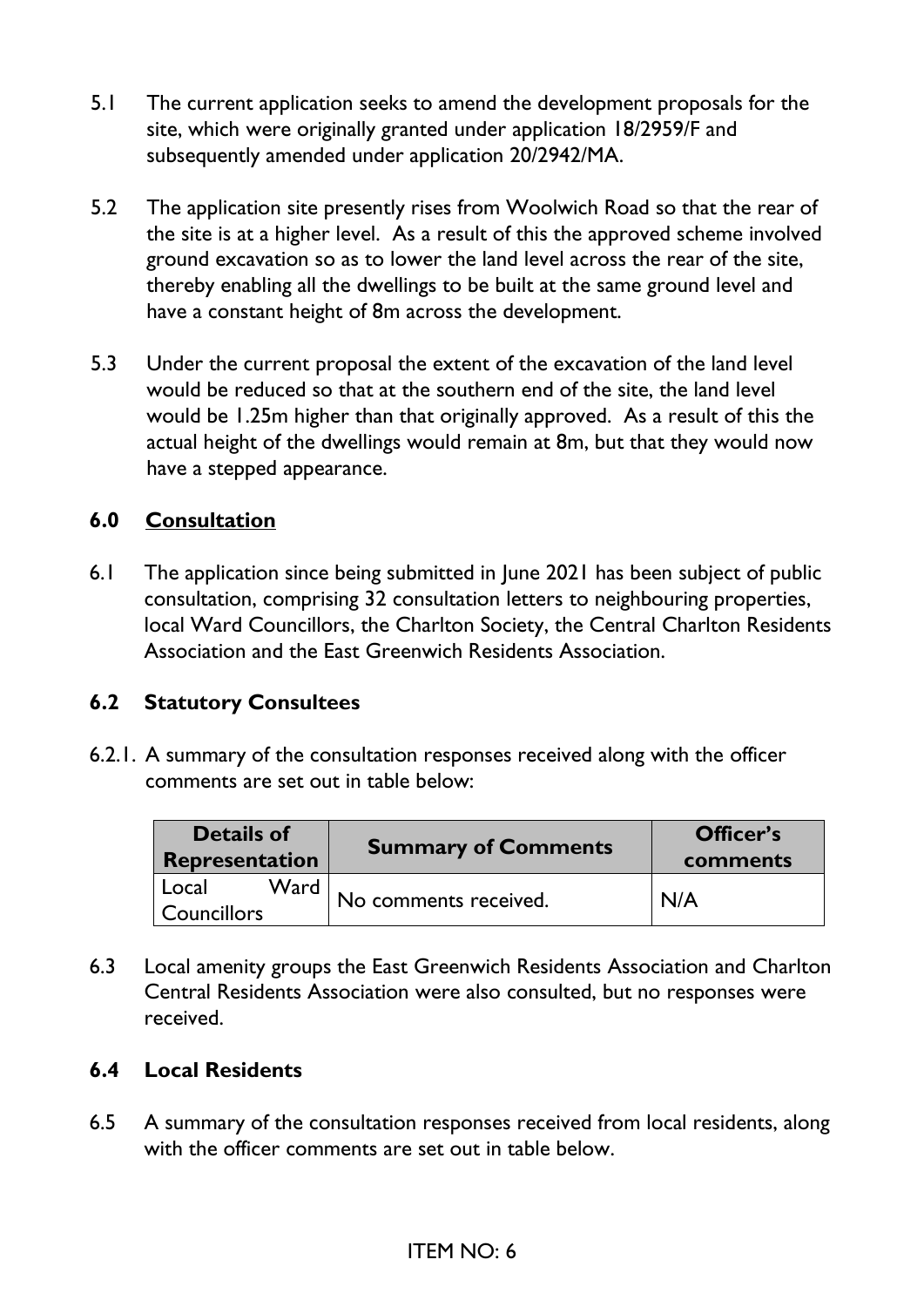| <b>Summary of Comments</b>                            | <b>Officer's comments</b>                                                                                                                                                                                                                                                                                                                          |
|-------------------------------------------------------|----------------------------------------------------------------------------------------------------------------------------------------------------------------------------------------------------------------------------------------------------------------------------------------------------------------------------------------------------|
| Overlooking/loss of privacy for                       | This is addressed in the Residential                                                                                                                                                                                                                                                                                                               |
| residents of adjoining properties                     | Amenity Section of the report.                                                                                                                                                                                                                                                                                                                     |
| Height of the proposed building                       | This is addressed in the Design                                                                                                                                                                                                                                                                                                                    |
| will form an imposing and out of                      | Section of the report.                                                                                                                                                                                                                                                                                                                             |
| character development                                 |                                                                                                                                                                                                                                                                                                                                                    |
| Overshadowing of rear gardens                         | This is addressed in the Residential                                                                                                                                                                                                                                                                                                               |
| that back onto the site                               | Amenity section of the report.                                                                                                                                                                                                                                                                                                                     |
| Inadequate screening                                  | The principle of redevelopment the<br>site for housing has been established<br>and the need for additional<br>screening can be secured via a<br>planning condition.                                                                                                                                                                                |
| The loss of habitat of potential<br>protected species | The site is not a designated site for<br>protected species and the principle<br>of redeveloping the site for housing<br>has been established.                                                                                                                                                                                                      |
| Reduction in car parking                              | The level of car parking proposed is<br>the same as that proposed under<br>application 20/2942/MA. Since<br>application 20/2942/MA was granted<br>in February 2021, the 2021 London<br>Plan has been adopted, which has<br>reduced further the level of car<br>parking that should be delivered in<br>association with residential<br>development. |
| Impact on local drainage                              | The principle of redevelopment the<br>site for housing has been established<br>and the proposed development is<br>not seeking to increase the quantum<br>of development.                                                                                                                                                                           |
| Lack of public consultation                           | Appropriate public consultation has<br>been undertaken for this Section 73<br>planning application.                                                                                                                                                                                                                                                |
| Loss of trees                                         | This is addressed in the Tree<br>section of the report.                                                                                                                                                                                                                                                                                            |

# **7.0 Planning Context**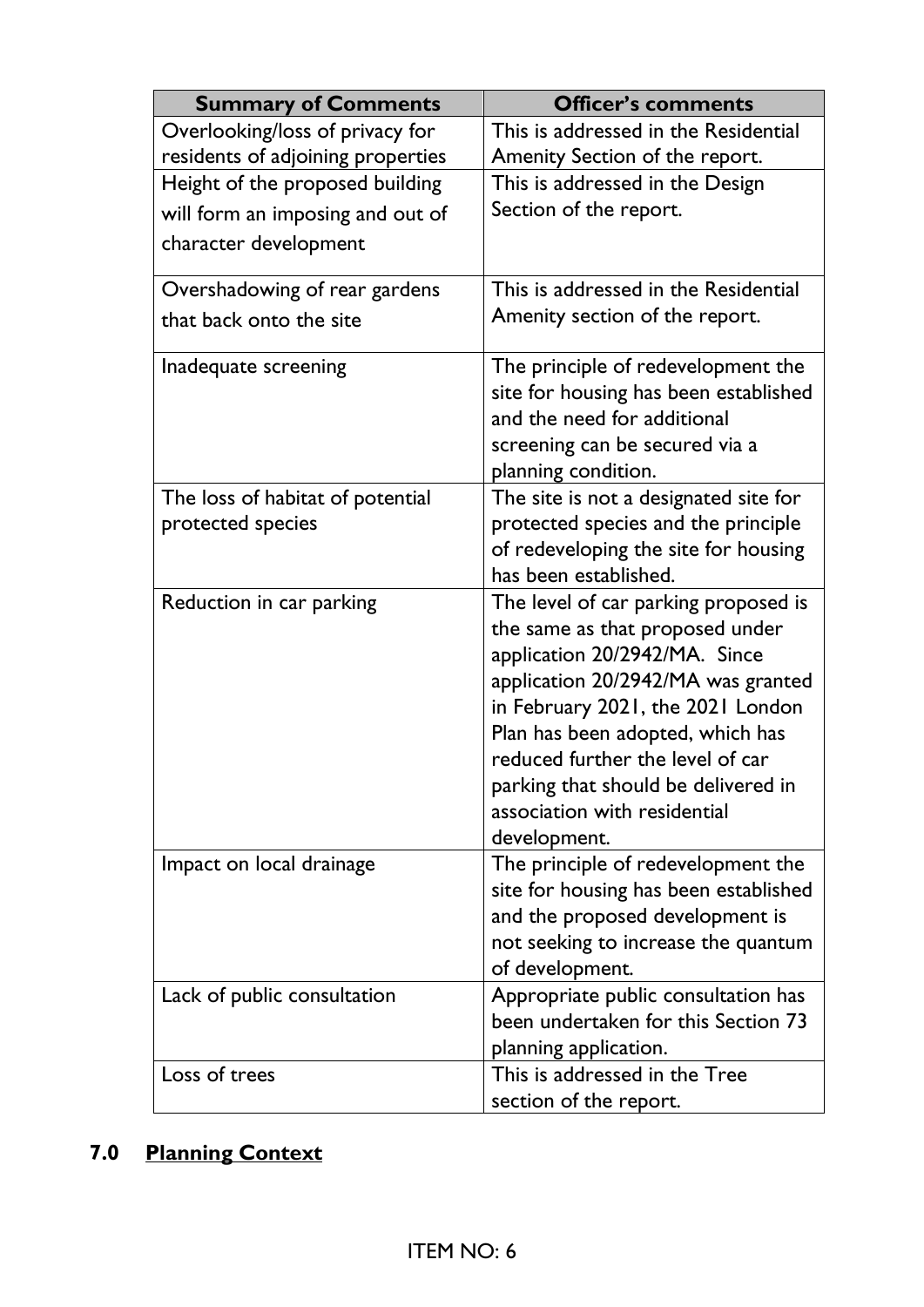- 7.1 This application needs to be considered in the context of a range of national, regional and local planning policies and Supplementary Planning Guidance / Documents.
	- **National Planning Policy Framework (NPPF – 2021)**
	- **The London Plan (March 2021)** Full details of relevant policies refer to appendix 3.
	- **The Royal Greenwich Local Plan: Core Strategy with Detailed Policies ("Core Strategy" – 2014) -** Full details of relevant policies refer to appendix 3.
- 7.2 For full details of relevant SPD / Documents refer to Appendix 3.

## **8.0 Planning Considerations**

- 8.1 The planning considerations relevant to this application are as follows:
	- − Context of Minor Material Amendment/ Principle of Development
	- − Retention of rear extension to the public house
	- Transport, Highways & Access
	- Refuse and Recycling
	- − Trees
	- − Neighbouring amenity
	- − Other Matters
	- − CIL

## **Context of Minor Material Amendment/Principle of Development**

- 8.2 An application can be made under section 73 of the Town and Country Planning Act 1990 to vary or remove conditions associated with a planning permission. One of the uses of a S.73 application is to seek a minor material amendment to approved plans, which is the case in this instance (Condition 1 of application 20/2942/MA dated 12/02/21). A S.73 application results in a new permission being issued sitting alongside the original permission, which remains intact and unamended.
- 8.3 There is no statutory definition of a 'minor material amendment', however Government guidance has suggested a non-statutory definition: ''a minor material amendment is one whose scale and nature results in a development which is not substantially different from the one which has been approved''. It is considered that the nature of the proposed works falls within this definition as they would not affect the extent of the application site, the quantum of development proposed or the design and appearance of the proposed houses.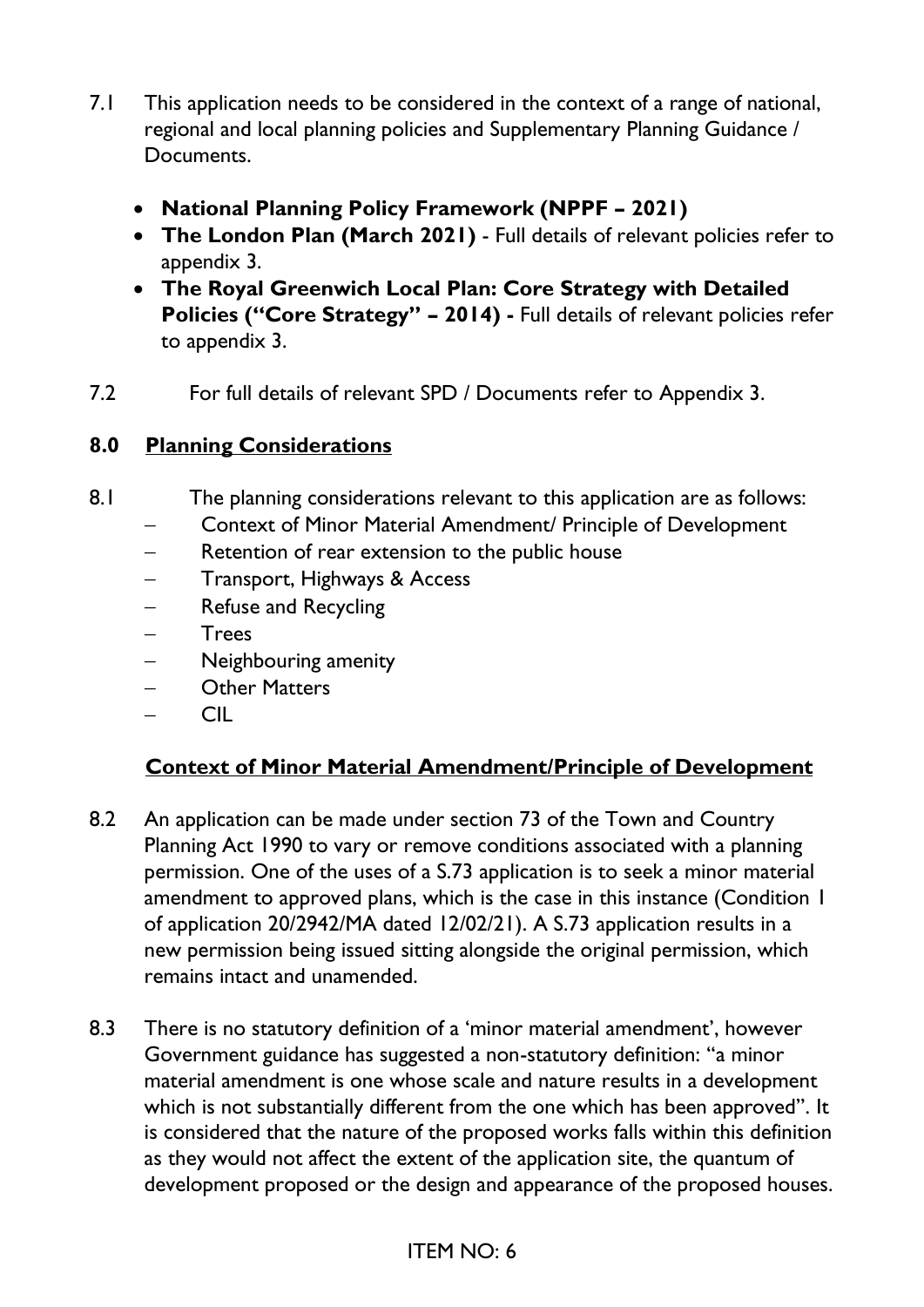- 8.4 The principle of redeveloping the land to the rear of the former public house to provide 6 dwellings (5x3 bed and 1x4 bed) has been established under application 18/2959/F and 20/2942/MA. However, since the granting of planning permission there has been a change in adopted planning policy in the form of an updated NPPF published in July 2021 and a new London Plan adopted in March 2021. In view of this it is considered appropriate to reconsider whether the development in land use terms remains acceptable.
- 8.5 In respect of land use, the NPPF sets out the need for new housing and that the effective use of land should be promoted to meet the need for homes and other uses.
- 8.6 The 2016 London Plan acknowledged the pressing need for housing in London and identified minimum housing targets for individual boroughs. For the Royal Borough of Greenwich this consisted of a minimum of 26,850 dwellings between 2015 and 2025. The pressing need for new homes is still an identified issue in the 2021 London Plan, with Policy GG4 stating that to create a housing market that works better for all Londoners, those involved in planning and development must ensure that more homes are delivered. Due to the continued pressing need for housing, Policy H1 of the 2021 London Plan has set the Royal Borough of Greenwich a 10-year target for net housing completions of 28,240 between 2019/20 and 2028/29.
- 8.7 To assist in meeting the net housing targets, Policy H2 of the 2021 London Plan states that Borough's should pro-actively support well-designed new homes on small sites (below 0.25ha in size) and that of the 28,240 net dwellings to be delivered, these sites should accommodate 3010 dwellings.
- 8.8 Whilst the above supersedes the housing targets as outlined in Policy H1 of Core Strategy, the requirement that at least 99% of new homes are built on brownfield land remain. It was accepted under the previous consents that the application site does not constitute brownfield land, and this remains the case. Notwithstanding this it was considered that the principle of development in land use terms was acceptable as policy did permitted a small proportion of new dwellings to be built on non-brownfield land. This remains the case.
- 8.9 London Plan policy HC7 seeks to protect public houses. Whilst this is a new policy, it replicates the aims of Core Strategy policy EA(b), which was a consideration when assessing the previous applications. Whilst the proposed development would result in the loss of the former beer garden belonging to the public house, the public house itself is to remain and the current owners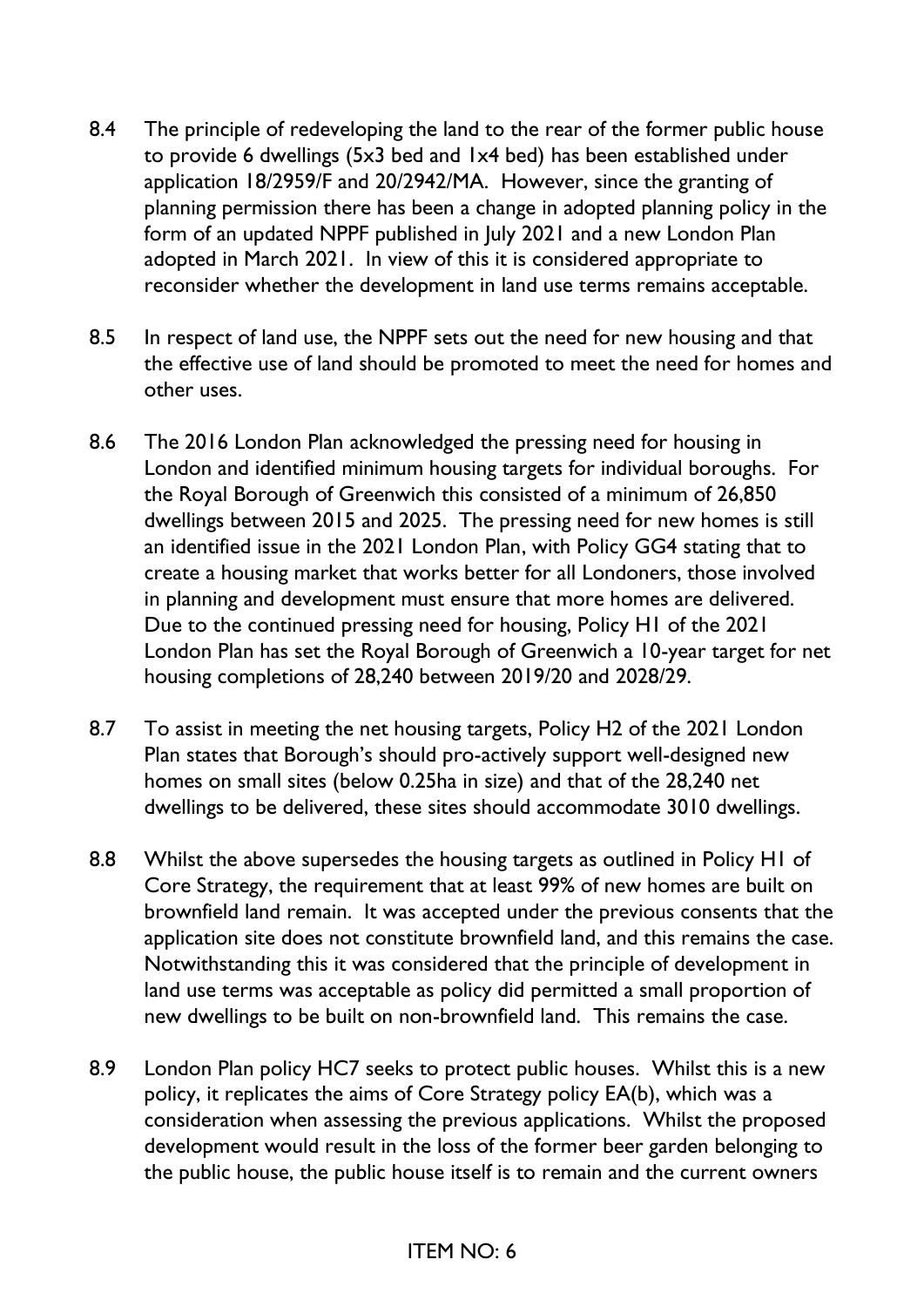are in the process of refurbishing it. As such it is considered that the development would still not result in the loss of the public house.

- 8.10 The principle of development in land use terms is therefore acceptable subject to other material planning considerations being met, such as creating a high-quality design, an acceptable level of residential accommodation and having no adverse impact on the residential amenity of adjoining occupiers. These matters are considered below.
- 8.11 In this regard Core Strategy Policy H(c) (Backland and Infill Development) states that due to the pressure for land for new housing in Royal Greenwich, infill and backland sites are increasingly considered for housing development. However, it states that in order for such developments to be considered acceptable, they must comply with the following criteria:

| Policy H(c) Criteria                                                                                                                                                                      | Assessment                                                                                                                                                                                                                                                                  |
|-------------------------------------------------------------------------------------------------------------------------------------------------------------------------------------------|-----------------------------------------------------------------------------------------------------------------------------------------------------------------------------------------------------------------------------------------------------------------------------|
| <i>i.</i> There is no unreasonable<br>reduction in the amount of<br>amenity space enjoyed by<br>existing residents, especially for<br>those in houses with the shared<br>use of a garden; | As the application site constitutes a<br>former beer garden, the proposed<br>development would not result in the<br>unreasonable loss of amenity space<br>enjoyed by existing residents.                                                                                    |
| ii. There is no unreasonable loss<br>of privacy from overlooking<br>adjacent houses and/or their<br>back gardens (also see Policy<br>$DH(b))$ ;                                           | This matter is addressed in the<br>Residential Amenity section of the<br>committee report.                                                                                                                                                                                  |
| iii. There is no unreasonable<br>increase in noise and disturbance<br>from traffic gaining access;                                                                                        | The quantum of development remains<br>the same as that previously considered<br>acceptable. It is still considered that the<br>proposed development would not result<br>in an unreasonable increase in noise and<br>disturbance from traffic gaining access to<br>the site. |
| iv. There is no significant loss of<br>wildlife habitats, particularly<br>trees or shrubs which would                                                                                     | When in use as a beer garden the land<br>was predominately covered in grass and<br>did not have any special policy                                                                                                                                                          |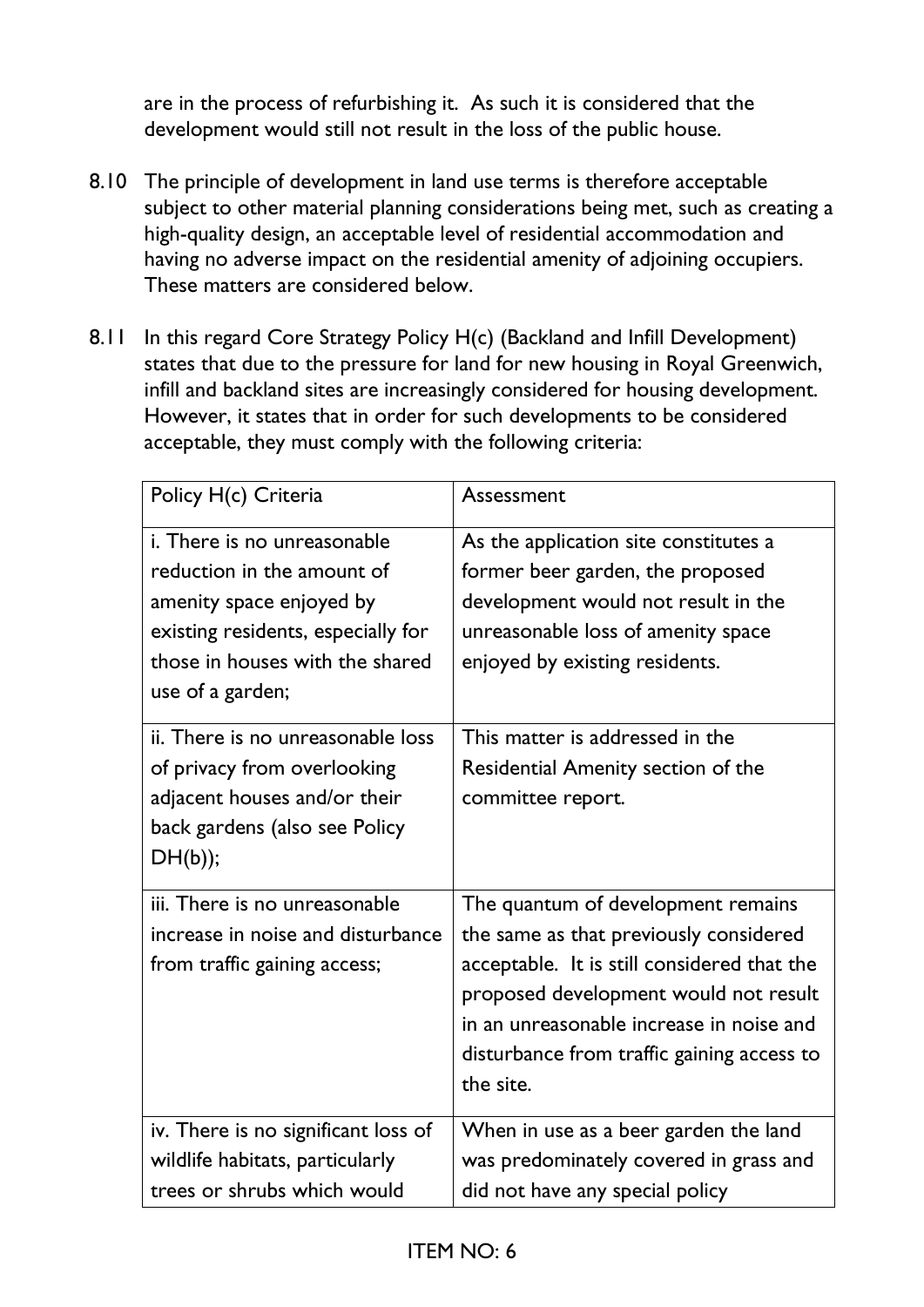| adversely affect the appearance   | designation in terms of wildlife habitats. |
|-----------------------------------|--------------------------------------------|
| and character of the area; and    | This remains the case and the proposed     |
|                                   | development would therefore comply         |
|                                   | with this standard.                        |
|                                   |                                            |
| v. The character of the area is   | This matter is addressed in the Design     |
| maintained with particular regard | section of the committee report.           |
| to the scale, design and density  |                                            |
| of the development.               |                                            |
|                                   |                                            |

8.12 Overall, therefore, the wider principle of re-developing the site has been established under the previous consent and remain acceptable.

## **Standard of accommodation**

- 8.13 As with the previously approved applications the development proposes 5x3 bed and 1x4 bed houses in a single terrace. Under the previous application the standard of residential accommodation to be delivered was assessed against the requirements of London Plan Policy 3.5 (including table 3.3) as well as the Nationally Described Space Standards. Whilst the 2016 London Plan has been replaced by the 2021, this has not resulted in any material change to the standards against which the quality of accommodation is assessed. Furthermore, there have been no changes to the Nationally Described Space Standards.
- 8.14 In view of this the proposed residential units would still comply with the required internal space standards of 90sqm for a 3 bed 4 person dwelling set over 3 floors and 130sqm for a 4 bed 8 person dwelling set over 3 floors. All the bedrooms meet the require minimum standard of 11.5sqm for a double and 7.5sqm for a single and each unit would be provided with sufficient storage space. The units would all be dual standards and comply with the required floor to ceiling heights. As such the proposed development would still deliver a high-quality living environment for prospective occupiers as required by adopted planning policy.

## **Design and Appearance**

8.15 Since planning permission was previously granted the 2016 London Plan has been replaced by the 2021 London Plan. As such the current application in design terms needs to be assessed against London Plan Policy D3. This states that development proposals should make the best use of land by following a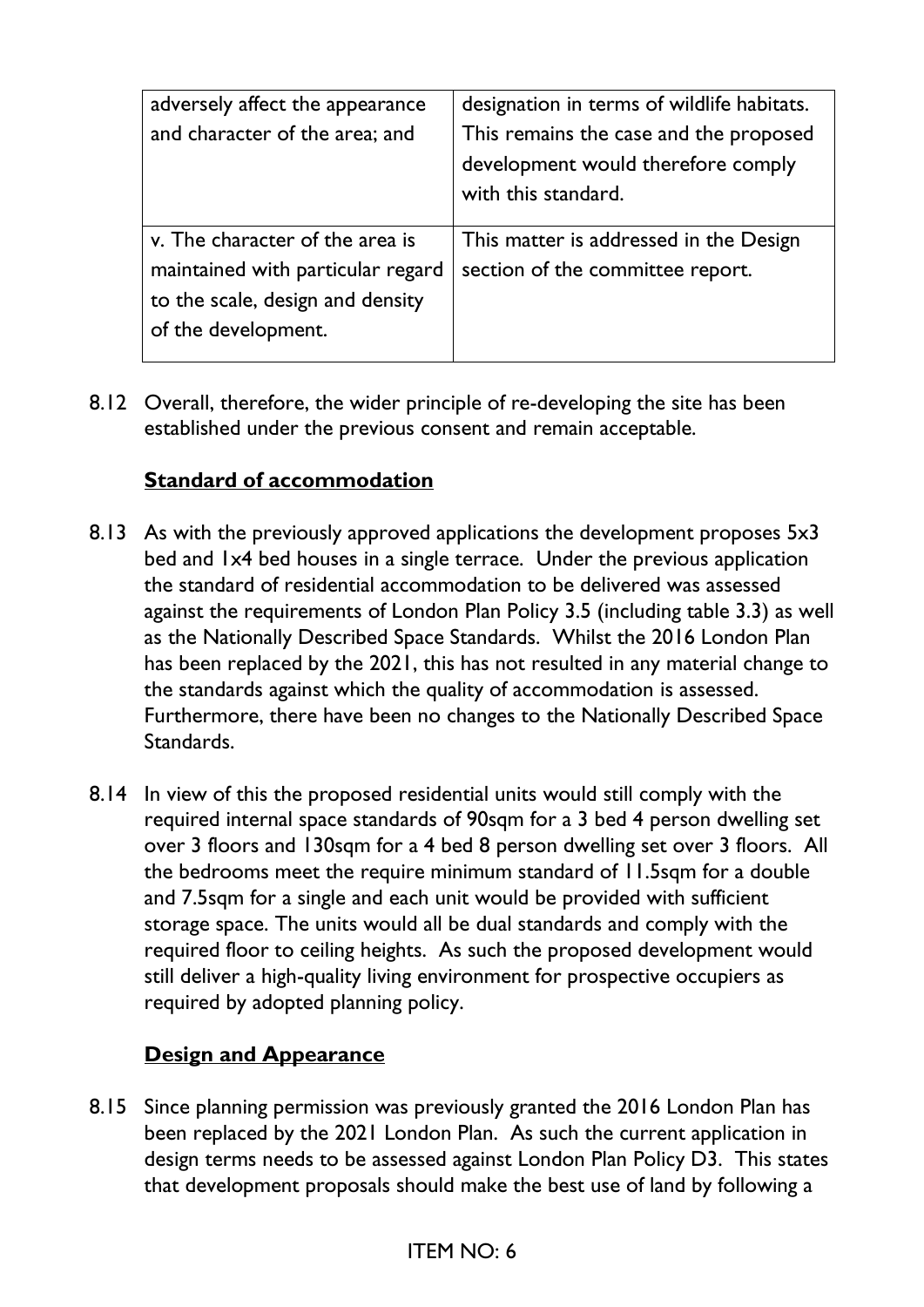design-led approach that optimises the capacity of sites. Furthermore, development proposals should enhance local context by delivering buildings and spaces that positively respond to local distinctiveness through their layout, orientation, scale, appearance and shape, with due regard to existing and emerging street hierarchy, building types, forms and proportions. Finally, development should respond to the existing character of a place, be of a high quality and achieve safe, secure and inclusive environments. Policy D4 of the London Plan sets out the tools available to Local Planning Authorities to achieve the aims of Policy D3, but it is acknowledged that the use of these tools needs to be proportionate to the scale of development proposed.

- 8.16 The application is also assessed against Core Strategy Policy H5 (point v), which states that the character of the area is maintained with particular regard to the scale, design and density of the development. In addition to this Core Strategy Policy DH1 states that all developments are expected to provide a positive relationship between the proposed and existing urban context by taking account of the established layout and spatial character.
- 8.17 The dwellinghouse would still be located in a broadly central location within the site, have the same footprint as previously approved and retain a height of 8m over three floors. As such the height, scale and bulk of the dwellinghouses themselves would not be altered as a result of the proposed minor material amendment. However, due to the proposed reduction in the level of ground excavation to take place, the dwellings as they extend towards the southern (rear) boundary of the site would have a stepped appearance. This would mean that the overall height of the development as seen from the adjoining properties in Dupree Road and Victoria Way would gradually become taller, with a maximum increase of 1.125m. The proposed stepped nature of the dwellings would be reflective of other dwellinghouse in the area, due to the natural change in land levels. As such it is considered that the proposed change is acceptable and would not result in the development becoming overbearing or out of scale with the established character of the surrounding area.
- 8.18 In terms of the design of the dwellings themselves this remains the same as previously approved and remains acceptable.

## **Residential Amenity**

8.19 Policy DH(b) of the Core Strategy (2014) states that the Royal Borough will only permit an application where it can be demonstrated that the proposed development does not cause an unacceptable loss of amenity to adjacent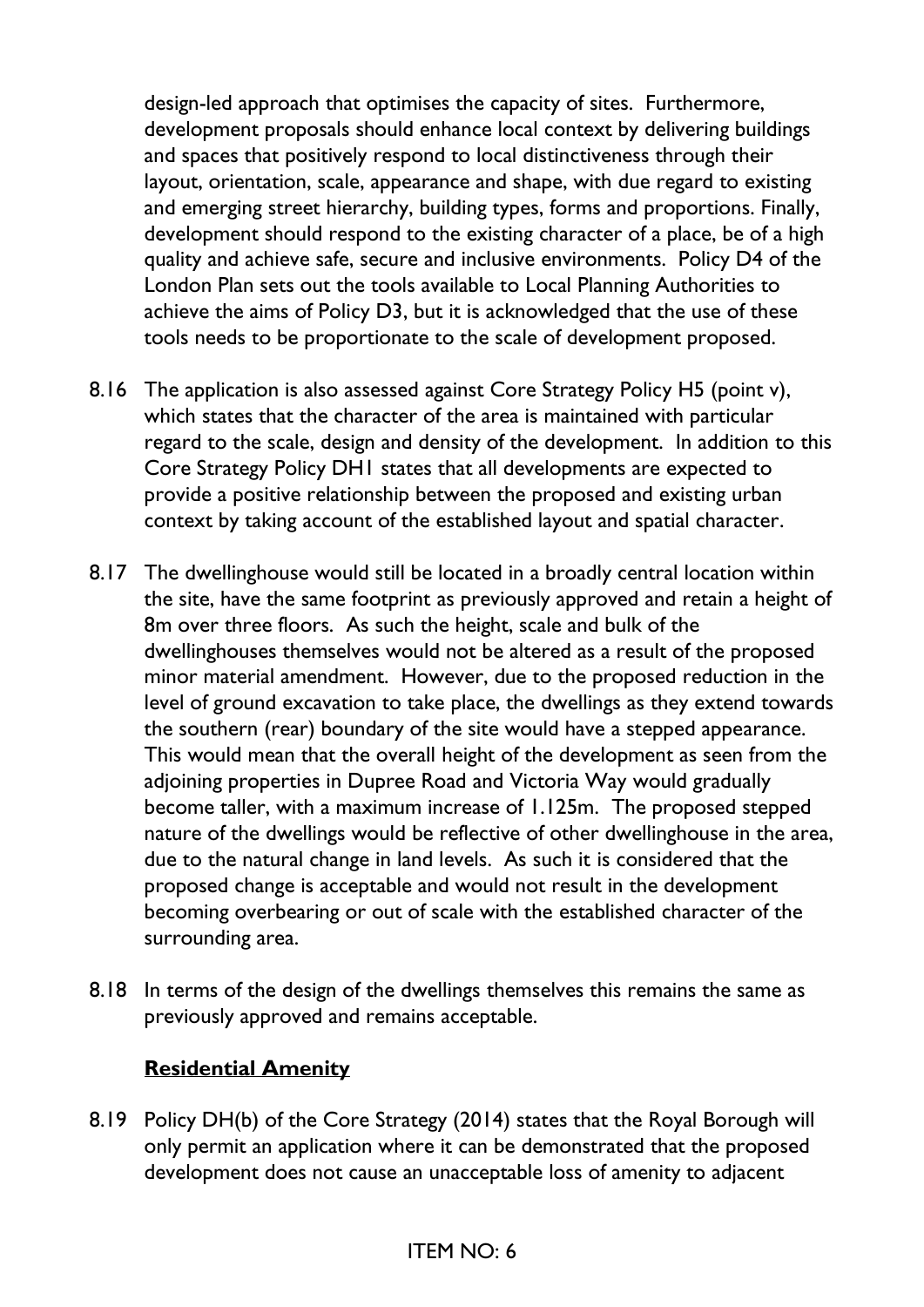occupiers by reducing the amount of daylight, sunlight or privacy they enjoy or result in an unneighbourly sense of enclosure.

- 8.20 As with the previously approved schemes the development would be in the same central position within the site. As such the first five dwellings would be at least 20m from any habitable room windows on adjoining properties, whilst the  $6<sup>th</sup>$  dwelling would be at least17m. The overall height of the dwellings themselves would also be the same at 8m. However, due to the proposed reduction in the level of ground excavation to take place, the dwellings as they extend towards the southern (rear) boundary of the site would have a stepped appearance. This would mean that the overall height of the development as seen from the adjoining properties in Dupree Road and Victoria Way would gradually become taller, with a maximum increase of 1.125m.
- 8.21 Whilst the dwellings would now have a stepped appearance due to the separation distance to windows in the adjoining properties, the development would still not result in a loss of privacy due to overlooking. It is also noted that dwellings 5 and 6, which would have the greatest increase in height are still designed so that the first-floor front windows are angled so that they do not face directly towards the properties in Dupree Road. Also due to the separation distance, it is considered that the gradual increase in height across the houses would not result in a loss of outlook or an increased sense of enclosure for adjoining occupiers.
- 8.22 Finally, when considering daylight and sunlight, the application site is located to the north with the sun travelling in a southerly direction from east to west. The applicant as part of their submission has submitted a daylight and sunlight report, which concludes that all neighbouring windows (that has a requirement for daylight and sunlight) pass the relevant BRE daylight and sunlight tests. The development also passes the BRE overshadowing to gardens and open space tests.
- 8.23 In view of this it is considered that the proposed development complies with the requirements of Core Strategy Policy DH(b).
- 8.24 Policy E(a) of the Core Strategy seeks to ensure that proposed development does not have any adverse impact on adjoining occupiers as a result of noise and disturbance etc. It is accepted that in all development there will be some adverse impact during construction works, but that these can be mitigated to an acceptable level through the imposition of planning conditions. It is considered that the proposed use would not materially increase noise or disturbance to the surrounding area, given that the proposed land use is in

## ITEM NO: 6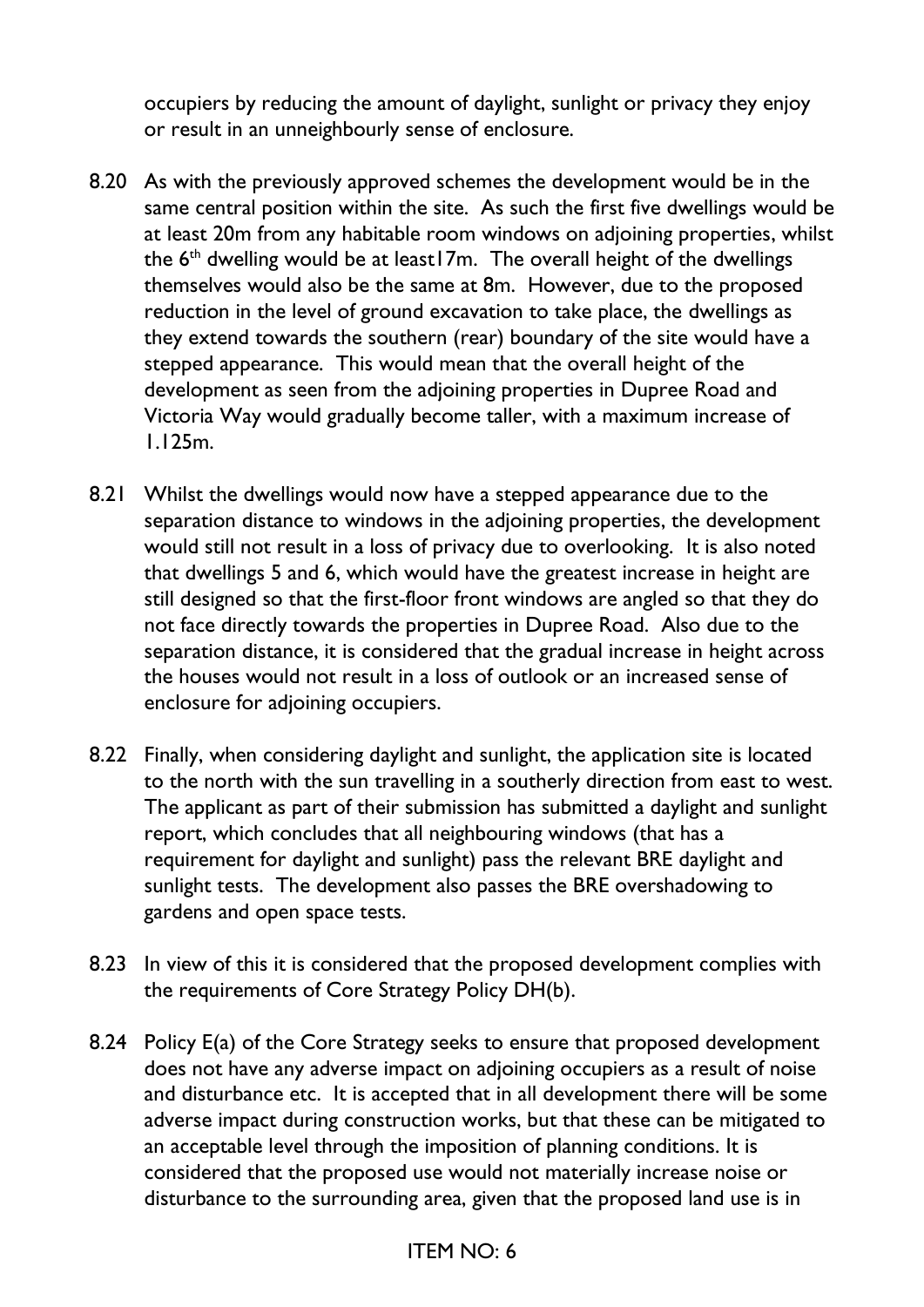keeping with the residential character of the area. Additionally, based on the amount of parking provided, it is not anticipated that the volume of traffic would be significant enough to cause disturbance to neighbouring properties

## **Highways and Car Parking**

- 8.25 The application site has a PTAL rating of 4 and whilst on-street parking is not available on Woolwich Road, the neighbouring streets (such as Dupree Road) do have on-street parking bays, which form part of the Charlton controlled parking zone (CPZ).
- 8.26 Under the 2016 London Plan, Policy 6.13 sets out the parking standards for residential development across London. This required less than 1 parking space to be provided for 1-2 bed units, up to 1.5 space for a 3-bed unit and up to 2 spaces for dwellings with 4 or more bedrooms. This policy has been replaced by Policies T6 and T6.1. Policy T6 states that car fee development should be the starting point for all development proposals in places that are (or are planned to be) well-connected by public transport, with developments elsewhere designed to provide the minimum necessary parking. The Royal Borough of Greenwich is classed as an inner London Borough and Policy T6.1 state that for sites with a PTAL rating of 4, should be car free.
- 8.27 Policy T6 also states that where car parking is proposed provision should be made for infrastructure for electric or other Ultra-Low Emission vehicles
- 8.28 The development as approved under application 21/2162/MA proposes 4 offstreet car parking spaces, which is a reduction from the 8 spaces originally granted under application 18/2959/F. Whilst the development should deliver no off-street parking spaces, it is considered that an exception can be made in this instance and that the provision of 4 off-street parking spaces is acceptable. This is because the consent granted under application 21/2162/MA has been implemented and can still be implemented. It is though recommended that an additional condition now be added to ensure that the parking spaces should include infrastructure for electric cars. In addition, potential residents of the development would not be able to apply for parking permits within the CPZ.
- 8.29 With regard to cycle parking, London Plan Policy T5 requires that 2 long term cycle spaces are required for dwellings of 3 bedrooms or more and that for developments with between 5-40 dwellings 2 short stay spaces are provided for visitors. The submitted plans show cycle parking for 10 bicycles, which is below the 14 required. It is considered that there is sufficient space within

## ITEM NO: 6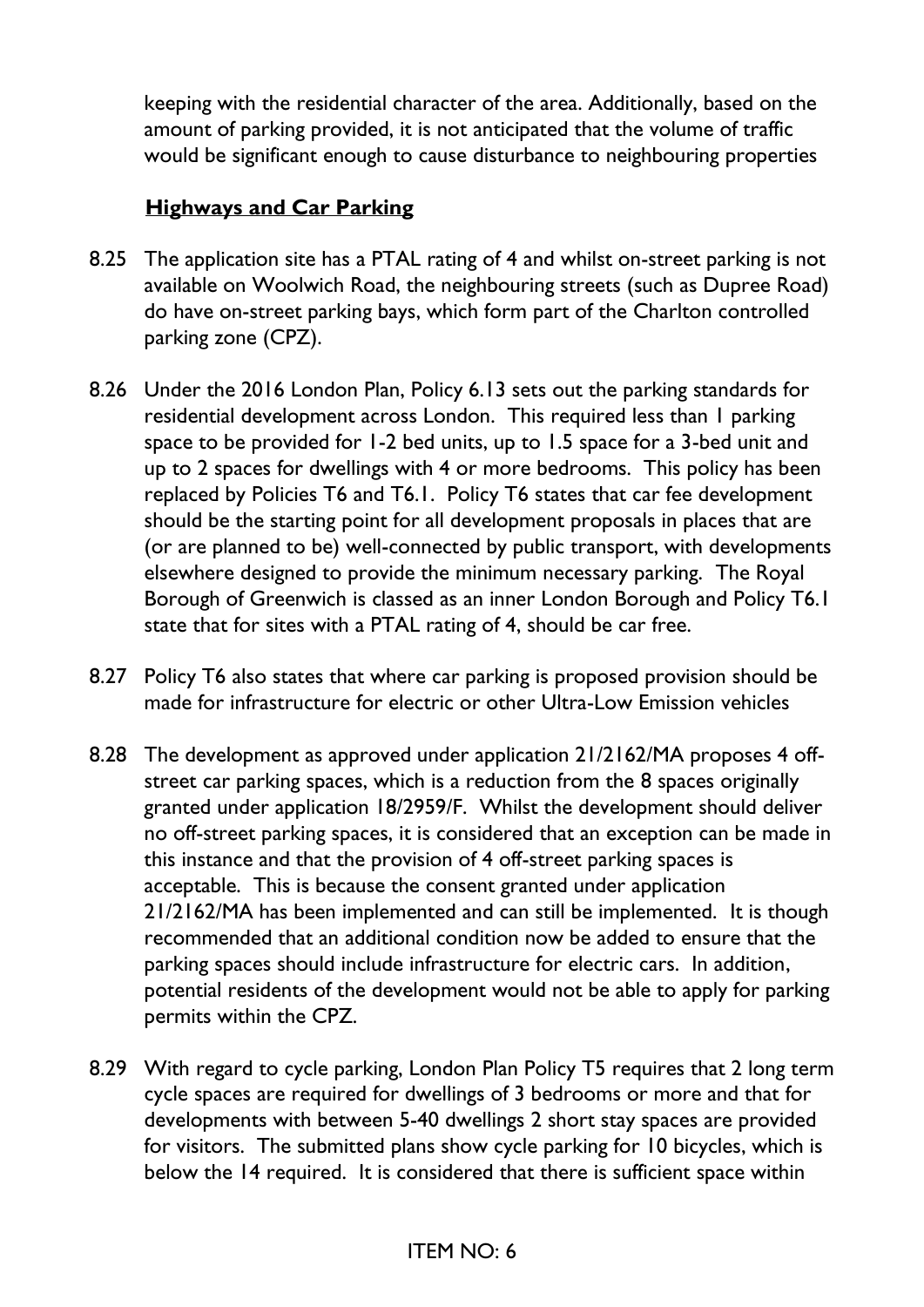the site to provide the additional cycle storage spaces required and that this can be secured via the imposition of a planning condition.

## **Refuse**

- 8.30 Policy DH1 of the Royal Greenwich Local Plan clearly states that any new development should have a high-quality design which clearly demonstrates on site waste management including evidence of waste reduction, use of recycled materials and dedicated recyclable waste storage space. This is supported by Policy H5.
- 8.31 Under application 20/2942/MA, the location of the refuse store was relocated from the rear of the public house to the side of the public house. The location of the proposed refuse store has not been indicated on the current submission due to on-going refurbishment works associated with the Pickwick Arm itself. Whilst this is the case the provision of adequate refuse storage provision will be secured via a planning condition as part of any grant of planning permission.

## **Trees**

8.32 The issue over trees was considered under the previous applications, with particular reference to a large tree in the south west corner of the site. It was noted on the submitted plans for application 20/2942/MA that this tree was shown as being retained even though it was felled prior to the determination of the original application (18/2959/F) as set out in the recorded minutes:

*The committee also noted clarification from the Area Planning Manager (West) that the tree that was felled on the proposed site was not protected by a Tree Preservation Order, nor was it protected as the site was not within a Conservation Area. As such, the felling of the tree had not required the Council's approval, and that the applicant had confirmed that a replacement tree would be planted on the site.*

*Members welcomed plans for a replacement, but commented on their dissatisfaction because the developer had informed that no trees would be cut down. Thus, should the recommendation in the report be approved, the applicant should take steps not to deviate from the approved scheme during the proposed demolition and construction work.*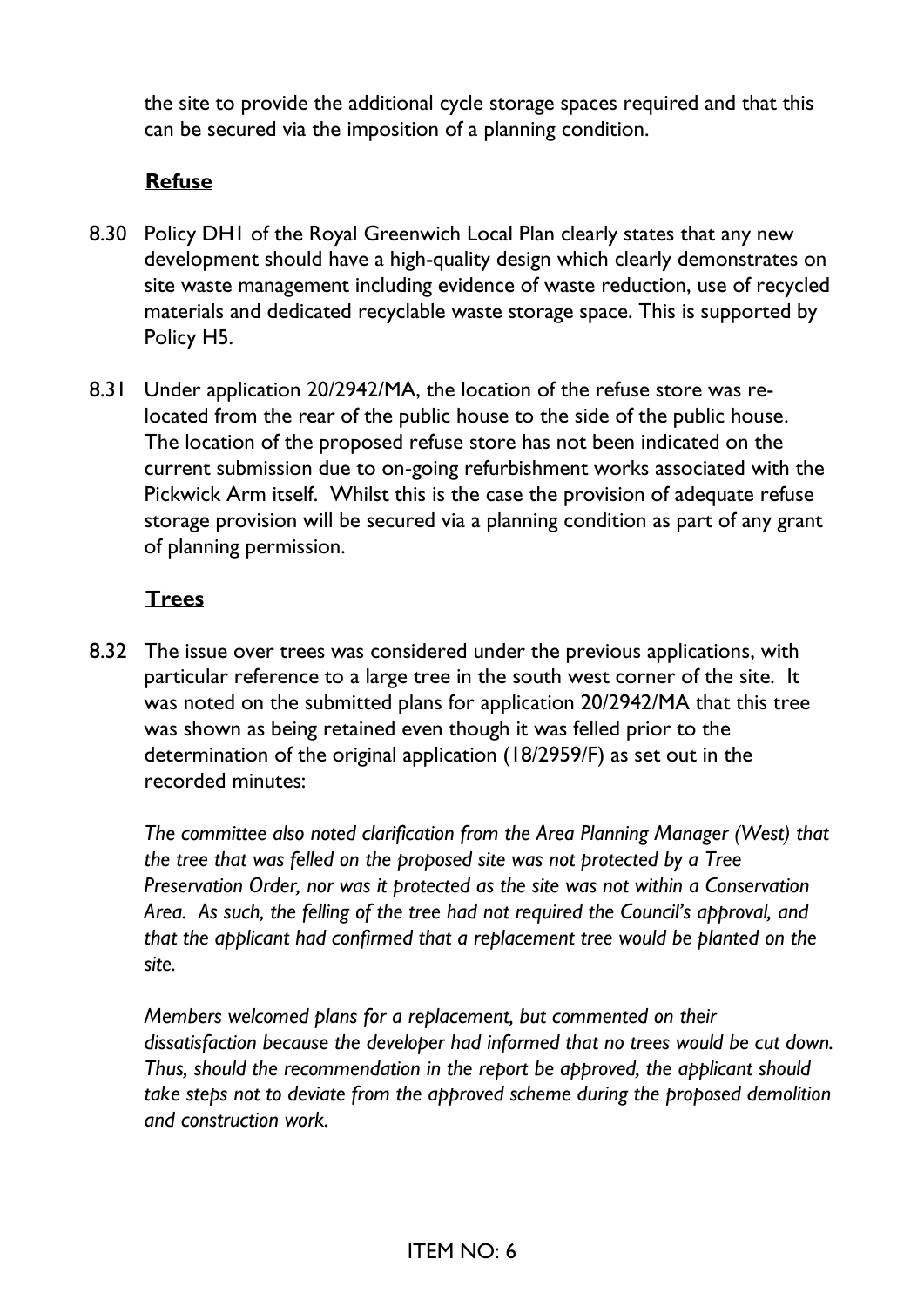8.33 A condition is proposed as part of any consent to ensure that the existing trees are suitably protected whilst building works are under taken and that details of soft and hard landscaping for the site are approved.

# **Flood Risk**

- 8.34 The application site is located within Flood Zone 3, which is at high risk of flooding. Whilst this is the case the site is protected by exiting flood defences along the River Thames. The NPPF sets out that residential development (excluding basement flats) as more vulnerable to flooding. London Plan Policy SI 12 stated that development proposals should ensure that flood risk is minimised and mitigated, and that residual risk is addressed. This is supported by Core Strategy Policy E2 and E3.
- 8.35 The applicant submitted an FRA with the original submission (application 18/2959/F), which was assessed by the council who recommended that detailed surface water drainage and maintenance plan covering the lifetime of the development should be secured by condition. Subject to the above, it was stated that the proposed development would not increase the risk of surface water flooding on the site or within the surrounding area.
- 8.36 An updated flood risk assessment has not been submitted as part of the application. However, given that the only changes proposed in the current application is the reduction in the level of ground excavation to take place, it is considered that there are no new flood risk matters associated with the proposed development.

# **9.0 CIL**

- 9.1 The Mayor has introduced a London-wide Community Infrastructure Levy (CIL) to help implement the London Plan, particularly policy T9. The Mayoral CIL formally came into effect on 1st April 2015, and it will be paid on commencement of most new development in Greater London that was granted planning permission on or after that date. The Mayor's CIL2 will contribute towards the funding of Crossrail.
- 9.2 The proposed development would not benefit from any exemption and would therefore be liable to this requirement
- **10.0** Royal Borough of Greenwich (CIL)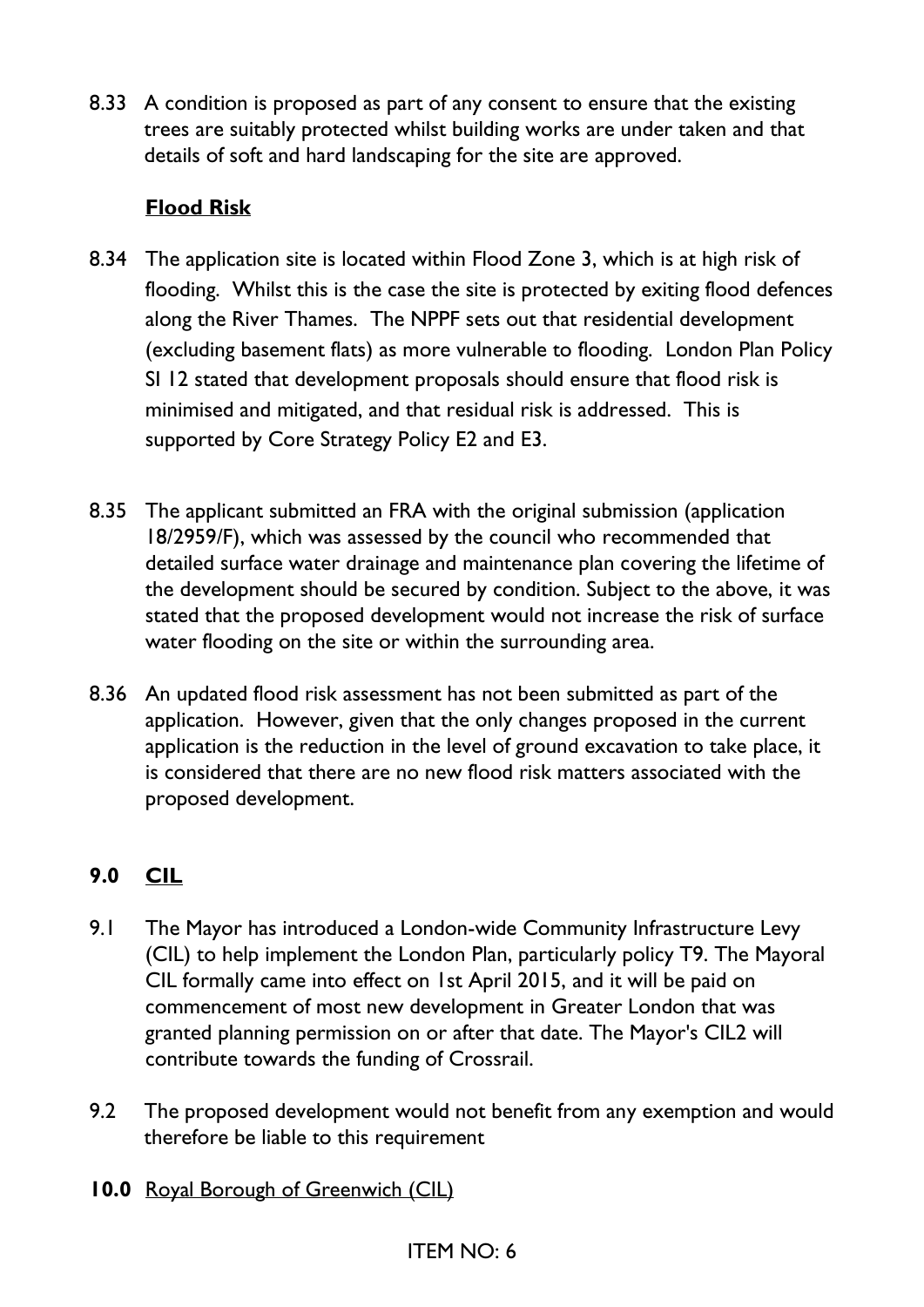- 10.1 Royal Borough of Greenwich (CIL) 16.1 The Royal Borough adopted its Local Community Infrastructure Levy (CIL) charging schedule, infrastructure (Regulation 123) list, instalments policy and exceptional circumstances relief policy on the 25th March 2015 and came into effect in Royal Greenwich on the 6th April 2015.
- 10.2 The proposed development would not benefit from any exemption and would therefore be liable to this requirement.

## **11.0 Public Sector Equality Duty (PSED) and Human Rights**

- 11.1 Under the Equalities Act 2010, the Council must have due regard to the need to eliminate discrimination, harassment or victimisation of persons by reason of age, disability, pregnancy, race, religion, sex and sexual orientation. This planning application has been processed and assessed with due regard to the PSED. The application proposals are not considered to conflict with this duty.
- 11.2 The application has also been considered in the light of the Human Rights Act 1998 and it is considered that the analysis of the issues in this case, as set out in this report and recommendation, is compatible with the Act.

## **12.0 Conclusion**

- 12.1 The proposed amendment is considered acceptable with regard to design, layout and the proposed development would still provide a good standard of accommodation for future occupiers. The development is also considered to have an acceptable impact on neighbouring amenity and the local highway system.
- 12.2 Based on the above, it is therefore recommended that permission be granted for application reference 21/2162/MA, subject to the conditions outlined in Appendix 2.

| <b>Background Papers:</b> | <b>National Planning Policy Framework (2021)</b><br>The London Plan (2021)<br>Royal Greenwich Local Plan; Core Strategy with Detailed<br>Policies (2014) |
|---------------------------|----------------------------------------------------------------------------------------------------------------------------------------------------------|
| <b>Report Author:</b>     | <b>Neil Willey</b>                                                                                                                                       |
| Tel No.:                  | 0208 921 5764                                                                                                                                            |